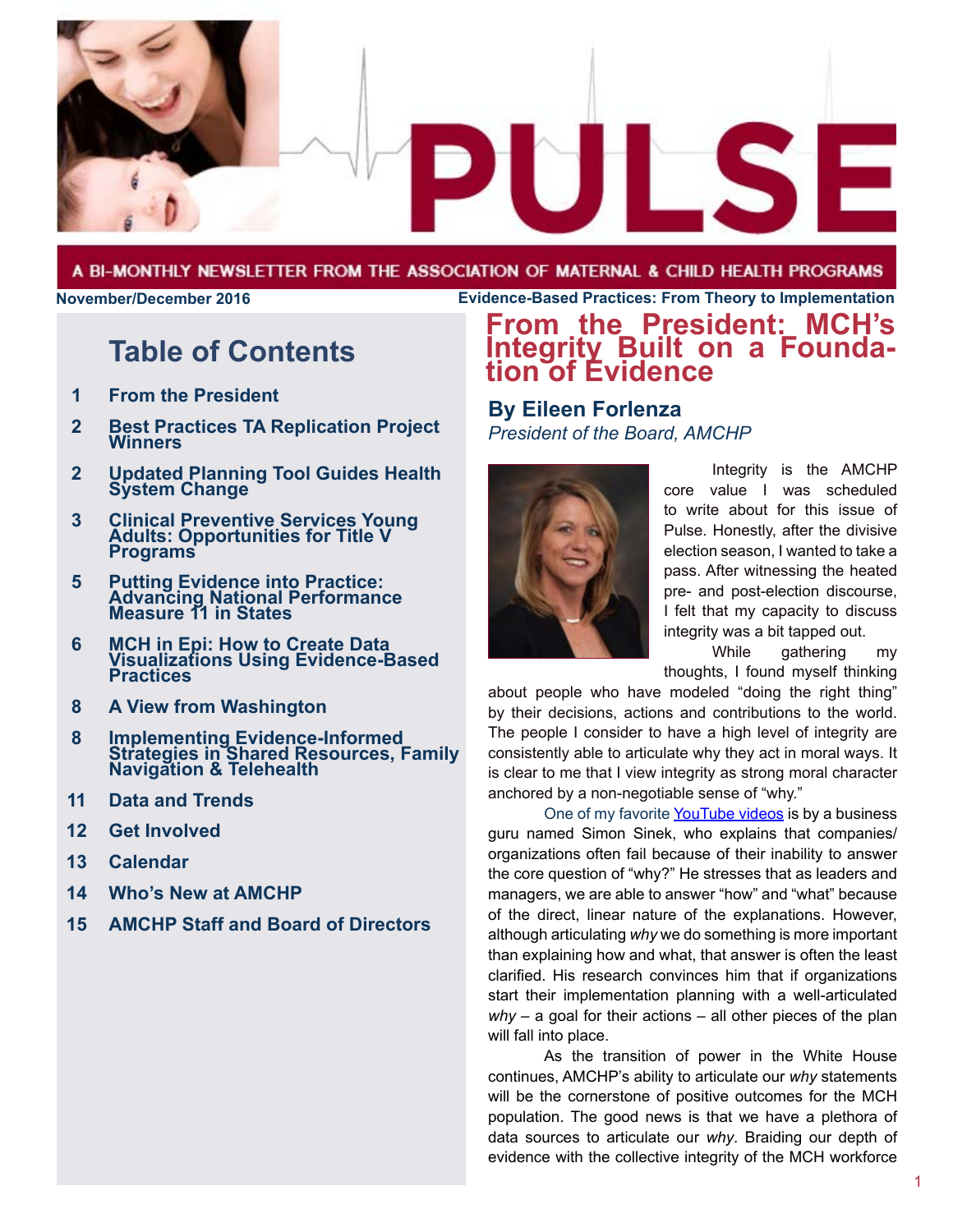# **Best Practices TA Replication Project Winners**

will illuminate the positive return on investment from our funding streams. Evidence-based and -informed strategies to improve health outcomes for the MCH population are the foundation of why we do what we do. Furthermore, we have evidence to guide us away from the practices that are ineffective and/or insensitive. Public health has a gift for utilizing data at the core of our *why* statement.

"American democracy is dynamic, and it was designed to constantly evolve. AMCHP has always remained solid through changes in leadership as our commitment to women and children is nonpartisan. What makes the tapestry of AMCHP so beautiful is how our members come to this work with deep diversity of

Recently, I shared my thoughts with you via a special email message the day after the election. It is worth repeating as we get closer to the pending changes in our health protections for women and children. On Nov. 8, I wrote:

thought, experiences and solutions. Partners rely on AMCHP for guidance and expertise, knowing that the membership is steadfast in seeking that which is objectively right for the health and well-being of women and children. This has not changed, nor will it ever change. We must continue to remain strong in this role – a trusted and informed organization. AMCHP remains strong and beats a drum for vulnerable populations through partnership, advocacy and evidence. Today, just like yesterday and still tomorrow, we will continue to reflect excellence in our work on behalf of the maternal and child health population."

> New Practices are accepted into **Innovation Station** on a rolling basis. Check out the newest additions below:

With integrity as our compass and evidence as our sustenance, let's link arms and cross the bridge together.

> Warmly, Eileen Forlenza

# **"Public health has a gift for utilizing data at the core of our why statement."**



AMCHP is pleased to announce the recipients of the 2017 Best Practices TA Replication Project: Louisiana Department of Health, Healthy Mothers Healthy Babies Coalition of Hawaii and the University of Iowa Division of Child and Community Health. The Best Practices Technical Assistance Replication Project is part of an AMCHP strategic goal to improve maternal and child health outcomes by sharing effective and promising practices with state and territorial MCH programs. Recipients are awarded \$10,000 each to replicate a component of a current practice in Innovation Station, including: [Text4Baby & SoonerCare](http://www.amchp.org/programsandtopics/BestPractices/InnovationStation/ISDocs/NY_Healthy%20Babies%20are%20Worth%20the%20Wait.pdf) (Louisiana and Hawaii) and [Transition Interagency Group Envisioning Real](http://www.amchp.org/programsandtopics/BestPractices/InnovationStation/ISDocs/TIGERS_2015.pdf)[ization of Self \(T.I.G.E.R.S.\)](http://www.amchp.org/programsandtopics/BestPractices/InnovationStation/ISDocs/TIGERS_2015.pdf) (Iowa).

Several provisions in the Patient Protection and Affordable Care Act of 2010 (ACA) have helped to improve access to health insurance, including the requirement that private health plans extend dependent coverage up to age 26 and the establishment of "the marketplace" in each state, which offers financial assistance to low-income individuals.5 Thirty-one states and the District of Columbia adopted the ACA's option to expand Medicaid coverage to cover more low-income adults under 65, including young adults.<sup>6</sup>

- • [Ohio Gestational Diabetes Postpartum Care Learn](http://www.amchp.org/programsandtopics/BestPractices/InnovationStation/ISDocs/Gestational%20Diabetes%20Postpartum%20Care%20Learning%20Collab-OH.pdf)[ing Collaborative](http://www.amchp.org/programsandtopics/BestPractices/InnovationStation/ISDocs/Gestational%20Diabetes%20Postpartum%20Care%20Learning%20Collab-OH.pdf), **Promising**
- **[Family Voices of California Project Leadership](http://www.amchp.org/programsandtopics/BestPractices/InnovationStation/ISDocs/Family%20Voices%20of%20California%20Project%20Leadership.pdf), Promising**
- [Healthy Babies are Worth the Wait Consumer Edu](http://www.amchp.org/programsandtopics/BestPractices/InnovationStation/ISDocs/NY_Healthy%20Babies%20are%20Worth%20the%20Wait.pdf)[cation Initiative](http://www.amchp.org/programsandtopics/BestPractices/InnovationStation/ISDocs/NY_Healthy%20Babies%20are%20Worth%20the%20Wait.pdf), **Promising**
- [Innovative Approaches: Community Systems Build](http://www.amchp.org/programsandtopics/BestPractices/InnovationStation/ISDocs/Community%20Systems%20Building%20for%20CYSHCNs-NC.pdf)[ing Grants for Children and Youth with Special](http://www.amchp.org/programsandtopics/BestPractices/InnovationStation/ISDocs/Community%20Systems%20Building%20for%20CYSHCNs-NC.pdf)  [Health Care Needs](http://www.amchp.org/programsandtopics/BestPractices/InnovationStation/ISDocs/Community%20Systems%20Building%20for%20CYSHCNs-NC.pdf), **Emerging**
- • [Minnesota Care Coordination Systems Assessment](http://www.amchp.org/programsandtopics/BestPractices/InnovationStation/ISDocs/MN_CareCoordination.pdf)  [and Action Planning](http://www.amchp.org/programsandtopics/BestPractices/InnovationStation/ISDocs/MN_CareCoordination.pdf), **Emerging**

## **Updated Planning Tool Guides Health System Change**

The new and improved Leading Through Health System Change Planning Tool supports public health departments and their partners in navigating challenges and opportunities introduced by health reform.

Developed in collaboration by the Centers for Dis-

### **Clinical Preventive Services for Young Adults: Opportunities for Title V Programs**



#### **By Lauren J. Twietmeyer, MPH**

*Project Associate, Adolescent and Young Adult Health National Resource Center; Division of Adolescent and Young Adult Medicine - UCSF Benioff Children's Hospital*



#### *Project Coordinator, Adolescent and Young Adult Health National Resource Center; Division of Adolescent and Young Adult Medicine - UCSF Benioff Children's Hospital*

#### **What are key health issues among young adults?**

Think through the tough questions raised by health reform and health system transformation,

> Healthy trends among young adults include decreases in rates of motor vehicle fatality and of drinking and driving. In addition, recent cigarette use among young adults fell from 34 percent to 28 percent between 2010 and 2014.<sup>2</sup> However, this means than more than one in four young adults smoked in the past month. In addition, rates of gonorrhea and chlamydia increased between 2010 and 2014.3 Improving young adult outcomes in these areas requires a range of preventive interventions, including clinical preventive services.

#### **Improving Preventive Services for Young Adults: What are the Challenges and Opportunities?**

young adults has been their historically low rates of health insurance coverage and health care utilization, including receipt of preventive care, compared with most other age groups. Barely half (52 percent) of adults ages 18-25 received a preventive care visit in 2013.4

By and large, young adults face similar health issues as do adolescents, such as injury, sexual health risks, substance abuse, mental health problems and violence. However, they fare worse than adolescents on most markers of health-related behaviors and outcomes in these areas. Fortunately, as with adolescents, many young adults' health problems are preventable, and we can promote positive health behaviors to them. In addition, early intervention can lessen the impact of some health problems. For example, young adulthood is a key period for the emergence of mental health problems. Early screening, diagnosis and treatment can help young adults manage mental health problems and other chronic diseases.<sup>1</sup> One challenge at the clinician level is the lack of clinical preventive guidelines tailored to young adults. To address this, Ozer et al. (2012) "carved out" a range of recommendations from several relevant guidelines, including the 2008 *Bright Futures* guidelines, which include preventive services recommendations specific to ages 18-21. Many of these services are also recommended by the USPSTF, the "gold standard" in evidence-based clinical care.7 Two resources, updated in March 2016, present this information in an easy-to-use format: 1. [Young Adult Clinical Preventive Screening](http://nahic.ucsf.edu/yaguidelines/)  [Guidelines](http://nahic.ucsf.edu/yaguidelines/): This toolkit offers a one-page document that summarizes all clinical

Other ACA provisions aim to increase receipt of preventive services. States that expanded Medicaid, as well as most private health plans, are required to cover certain preventive services with no copayment, including services recommended by the U.S. Preventive Services Task Force (USPSTF), vaccinations recommended by the Centers for Disease Control and Prevention Advisory Committee for Immunization Practices (CDC-ACIP), and women's preventive services developed by the Health Resources and Services Administration (HRSA).5

One challenge in delivering preventive services to These were developed by the National Adolescent and Young Adult Health Information Center as part of its work for the Adolescent and Young Adult Health National

- preventive service recommendations for young adults and a supplemental document with details on screening tests and risk factors.
- 2. [Evidence-based Clinical Preventive Services](http://nahic.ucsf.edu/cpsfactsheet/)  [for Adolescents and Young Adults:](http://nahic.ucsf.edu/cpsfactsheet/) This onepage fact sheet summarizes the evidence base of clinical preventive services for adolescents and young adults, with a special emphasis on recommendations from the USPSTF.

ease Control and Prevention, the Georgia Health Policy Center at Georgia State University and the National Network of Public Health Institutes, the Planning Tool guides leaders like you through a five-step journey — from understanding the questions to creating implementation plans.

At no cost, your organization's leaders can use the tool individually or with a team to:

Examine the basics of health reform.

• Apply adaptive thinking to questions related to health system change, and

• Create an implementation plan that leverages opportunities created by the law.

To learn more about how the Planning Tool can help your organization and support your work visit acaplanningtool.com.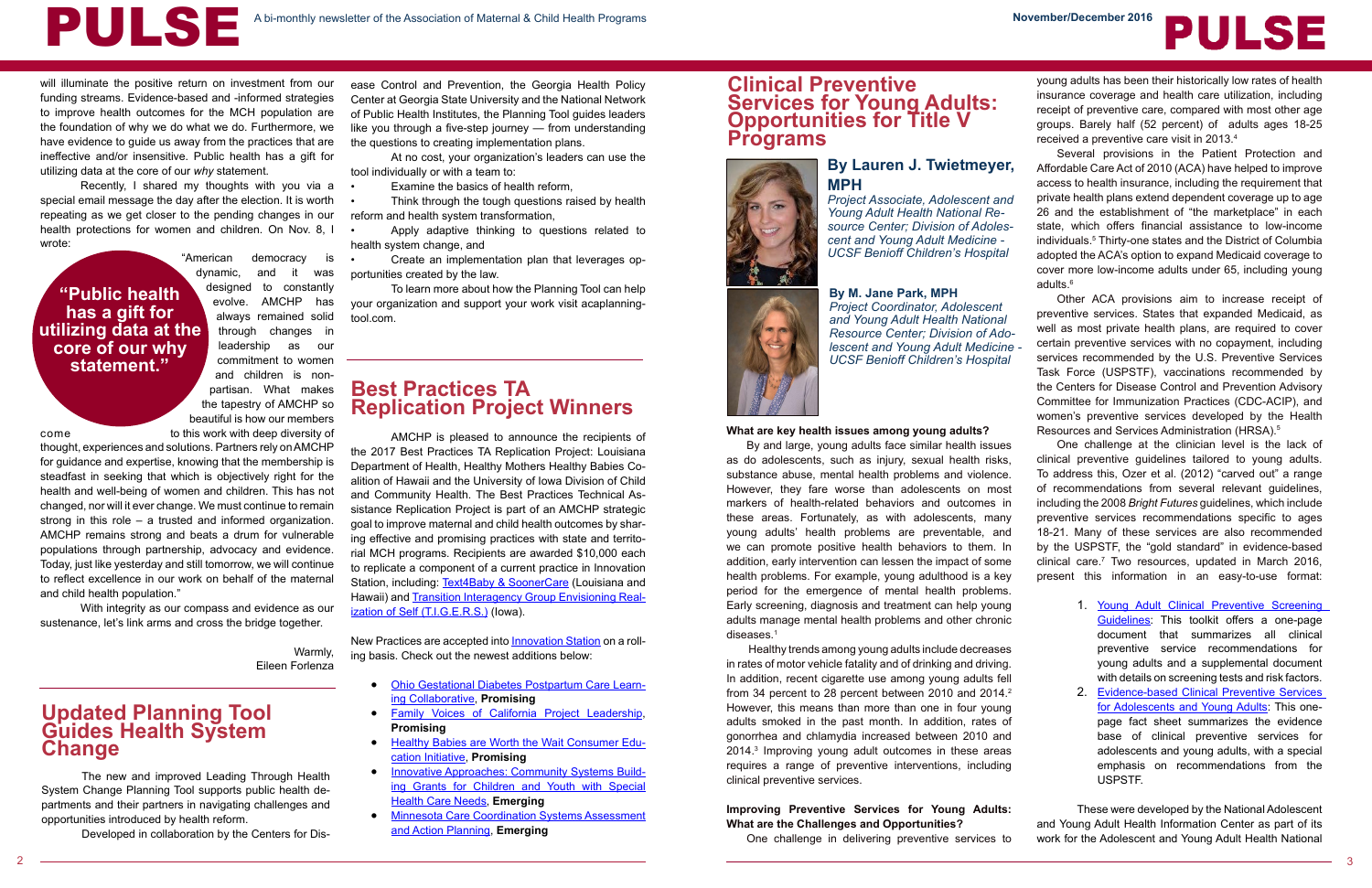

A bi-monthly newsletter of the Association of Maternal & Child Health Programs **November/December 2016**<br> **A bi-monthly newsletter of the Association of Maternal & Child Health Programs** 

Resource Center (the "AYAH Center").

#### **What can state Title V programs do to improve delivery of preventive services?**

The AYAH Center, supported by the U.S. Maternal and Child Health Bureau, aims to help states improve the delivery of preventive services for adolescents and young adults through multiple strategies. One strategy is to get youth "to the door" by improving health insurance coverage, health literacy and promoting the value of the preventive visit (or "well-visit"). Young Invincibles, a young adult advocacy organization and AYAH Center partner, has found that few young adults feel confident in their understanding of key health insurance concepts and many do not see preventive care as important. In response, Young Invincibles launched a campaign called [#HealthyAdulting](http://younginvincibles.org/healthyadulting/) to provide resources on obtaining and understanding health insurance coverage, along with a **[toolkit](http://bit.ly/2cL6Kj6)** to connect youth to coverage and preventive services in their communities.

A second strategy focuses "in the clinic" on improving quality of care. State action in this area could involve partnering with provider groups to train clinicians in effective delivery of services and to develop clinic quality improvement projects. The young adult resources referenced above can help inform clinicians on evidencebased and consensus recommendations for care. Materials for providers and health care systems to implement *Bright Futures* could be extended for use with young adults.

Please visit the AYAH Center [website](http://nahic.ucsf.edu/resources/resource_center/) for more information. A complete list of resources from this Center is available [here](http://nahic.ucsf.edu/ayah-nrc-resources/).

We also need to explore models from different professional groups to integrate preventive services in a manner that is most relevant to that specialty group, practice or setting, as well as to the young adult group. In addition, interactive computerized technology has great potential for integration into young adult health care across settings.

#### **Where can I find additional information on preventive care for young adults?**

- • *[Young Adult Preventive Health Care Guidelines:](http://jamanetwork.com/journals/jamapediatrics/fullarticle/1107713)  [There But Can't Be Found](http://jamanetwork.com/journals/jamapediatrics/fullarticle/1107713)*: This 2012 Ozer et al. article identifies clinical preventive services guidelines relevant to young adults.
- Investing in the Health and Well-Being of *[Young Adults](http://www.nationalacademies.org/hmd/Reports/2014/Investing-in-the-Health-and-Well-Being-of-Young-Adults.aspx)*: This Institute of Medicine report released in 2014 offers federal, state and local policymakers and program leaders guidance in developing and enhancing policies and programs to improve young adults' health, safety and wellbeing.
- Adolescent and Young Adult Preventive Care: *[Comparing National Survey Rates](http://nahic.ucsf.edu/research-new-adolescent-and-young-adult-preventive-care-comparing-national-survey-rates/)*: This 2015 research study describes and compares

preventive visit rates across national surveys for adolescents and young adults.

#### **References:**

Strategies and implementation insights exist to he support peer learning and collaboration in Title V progran to achieve progress on NPM 11. Some of these activities a facilitated through state chapters of the American Acaden of Pediatrics or Medicaid agencies, providing amp opportunity for Title V programs to leverage existing medic home initiatives. In addition, the National Center for Medic Home Implementation (NCMHI) provides tools, resource and technical assistance to support Title V programs these efforts.

**Strategy: Engage Families in Pediatric Medical Home Implementation**

> The **[Rhode Island](https://medicalhomeinfo.aap.org/national-state-initiatives/State-Profiles/Pages/Rhode-Island-State-Profile.aspx)** Pediatric Practic Enhancement Project employs caregivers children and youth with special health ca needs within pediatric practices to enhance care coordination services for families. The program is primarily funded through the Title  $V$  Matern and Child Health Block Grant.

**Encourage inclusion of parent/caregiver** partners as core team members in quali *improvement efforts.*

The **[Pennsylvania](https://medicalhomeinfo.aap.org/national-state-initiatives/State-Profiles/Pages/Pennsylvania.aspx)** Medical Home Initiative has trained more than 150 diverse pediatric ar adult practice teams in medical home principle Participating practices are required to pair with and engage parent partners in specific quali improvement and practice transformation activities.

- 1. Park M.J., Scott J.T., Adams S.H., Brindis C.D., Irwin C.E. Jr. Adolescent and young adult health in the united states in the past decade: Little improvement and young adults remain worse off than adolescents. *J Adolesc Health* 2014; 55: 3-16.
- 2. Center for Behavioral Health Statistics and Quality (2015). *Behavioral health trends in the United States: Results from the 2014 National Survey on Drug Use and Health* (HHS Publication No. SMA 15-4927, NSDUH Series H-50). Retrieved from <http://www.samsha.gov/data/>.
- 3. Centers for Disease Control and Prevention. National Center for HIV, STD, and TB Prevention, Division of STD/HIV Prevention. Sexually Transmitted Disease Morbidity for selected 1996- 2014 STDs by age, race/ethnicity, and gender. CDC WONDER Online Database. Available at: [https://wonder.cdc.gov/std-race](https://wonder.cdc.gov/std-race-age.html)[age.html.](https://wonder.cdc.gov/std-race-age.html) Accessed Nov. 30, 2016.
- 4. Agency for Healthcare Research and Quality. (2013). *Medical*  **Expenditure Panel Survey [data file]. Retrieved from [https://](https://meps.ahrq.gov/mepsweb/)** [meps.ahrq.gov/mepsweb/.](https://meps.ahrq.gov/mepsweb/)
- 5. English A, Park M.J. Access to health care for young adults: the Affordable Care Act of 2010 is making a difference. Chapel Hill, NC: Center for Adolescent Health & the Law; the San Francisco, CA: National Adolescent and Young Adult Health Information Center, 2012.
- 6. The Henry J. Kaiser Family Foundation. Status of State Action on the Medicaid Expansion Decision, October 2016. Available at [http://kff.org/health-reform/state-indicator/state-activity](http://kff.org/health-reform/state-indicator/state-activity-around-expanding-medicaid-under-the-affordable-care-act/?currentTimeframe=0)[around-expanding-medicaid-under-the-affordable-care](http://kff.org/health-reform/state-indicator/state-activity-around-expanding-medicaid-under-the-affordable-care-act/?currentTimeframe=0)[act/?currentTimeframe=0](http://kff.org/health-reform/state-indicator/state-activity-around-expanding-medicaid-under-the-affordable-care-act/?currentTimeframe=0).
- 7. Ozer E.O., Urquhart J.T., Brindis C.D., Park M.J., Irwin C.E. Jr. Young adult preventive health care guidelines: There but can't be found. *Arch Pediatr Adolesc Med* 2012; 166(3)240-7.

### **By the National Center for Medical Home Implementation**

*A cooperative agreement between the American*  Academy of Pediatrics and the U.S. Maternal an *Child Health Bureau of the Health Resources and Child Health Bureau of the Health* **Resources and** *Services Administration*

Title V programs have been tasked with operationalizing evidence-based/informed strategie To assist with implementation of concrete activities and initiatives, the 47 states and jurisdictions th selected National Performance Measure 11 (NPM 1  $-$  medical home  $-$  can utilize ideas from and engage in peer learning with other state and local agencie

# **Putting Evidence into Prac- tice: Advancing National Performance Measure 11 in States**

**Implementation Insights:**

• *Support employment of family members in pediatric practices as peer navigators.*

|                     |                                 | Strategy: Partner and Collaborate with Diverse             |  |  |  |  |  |  |
|---------------------|---------------------------------|------------------------------------------------------------|--|--|--|--|--|--|
| <b>Stakeholders</b> |                                 |                                                            |  |  |  |  |  |  |
|                     | <b>Implementation Insights:</b> |                                                            |  |  |  |  |  |  |
|                     |                                 | <b>Collaborate</b><br>with public<br>and private           |  |  |  |  |  |  |
|                     |                                 | organizations, including state chapters                    |  |  |  |  |  |  |
|                     |                                 | of the American Academy of Pediatrics                      |  |  |  |  |  |  |
|                     |                                 | and Family-to-Family Health Information                    |  |  |  |  |  |  |
|                     |                                 | Centers.                                                   |  |  |  |  |  |  |
| ıd                  |                                 | <b>New Jersey's</b> Medical Home Collaboratives            |  |  |  |  |  |  |
| ıd                  |                                 | are facilitated through a partnership between              |  |  |  |  |  |  |
|                     |                                 | the state Family-to-Family Health Information              |  |  |  |  |  |  |
|                     |                                 | Center, Title V program and state chapter of the           |  |  |  |  |  |  |
| th                  |                                 | American Academy of Pediatrics.                            |  |  |  |  |  |  |
| S.                  |                                 | Develop standardized documentation and                     |  |  |  |  |  |  |
| ЭS                  |                                 | formal written agreements across partnering                |  |  |  |  |  |  |
| at                  |                                 | agencies.                                                  |  |  |  |  |  |  |
| 1)                  |                                 | The <b>North Carolina</b> chapter of the American          |  |  |  |  |  |  |
|                     |                                 | Academy of Pediatrics partnered with the state's           |  |  |  |  |  |  |
| jе                  |                                 | Medicaid agency, Division of Social Services               |  |  |  |  |  |  |
| S.                  |                                 | and County Departments of Social Services to               |  |  |  |  |  |  |
| ۱þ                  |                                 | facilitate the Fostering Health North Carolina             |  |  |  |  |  |  |
| าร                  |                                 | program. The program develops standardized                 |  |  |  |  |  |  |
| re                  |                                 | documentation and formal written agreements                |  |  |  |  |  |  |
| ٦y                  |                                 | across agencies that care for children and youth           |  |  |  |  |  |  |
| ۱е                  |                                 | in foster care to ensure access to a pediatric             |  |  |  |  |  |  |
| al                  |                                 | medical home.                                              |  |  |  |  |  |  |
| al                  |                                 | <b>Strategy: Implement and Support Quality Improvement</b> |  |  |  |  |  |  |
| ЭS                  | <b>Initiatives</b>              |                                                            |  |  |  |  |  |  |
| in                  |                                 | <b>Implementation Insights:</b>                            |  |  |  |  |  |  |
|                     | $\bullet$                       | Recruit and train pediatric practice staff in              |  |  |  |  |  |  |
|                     |                                 | quality improvement science.                               |  |  |  |  |  |  |
| ١e                  |                                 | Children's<br><b>Massachusetts</b><br>Health<br>The        |  |  |  |  |  |  |
|                     |                                 | Program Reauthorization<br>Act<br>Insurance                |  |  |  |  |  |  |
|                     |                                 | Quality Demonstration Grant utilized Practice              |  |  |  |  |  |  |
| in                  |                                 | Transformation Facilitators (PTFs) to                      |  |  |  |  |  |  |
|                     |                                 | encourage quality improvement for medical                  |  |  |  |  |  |  |
| cе                  |                                 | home transformation in pediatric practices.                |  |  |  |  |  |  |
| of                  |                                 | The PTFs were co-located and employed by                   |  |  |  |  |  |  |
| re                  |                                 | each participating clinic and underwent special            |  |  |  |  |  |  |
| re                  |                                 | training in quality improvement methodology.               |  |  |  |  |  |  |
| m                   |                                 | Offer incentives to practices for participation            |  |  |  |  |  |  |
| al                  |                                 | in quality improvement initiatives.                        |  |  |  |  |  |  |
|                     |                                 | The <b>Illinois</b> Chapter of the American Academy        |  |  |  |  |  |  |
| er                  |                                 | of Pediatrics collaborated with multiple partners,         |  |  |  |  |  |  |
| ty                  |                                 | including the state's Title V Children and Youth           |  |  |  |  |  |  |
|                     |                                 | with Special Health Care Needs program, to                 |  |  |  |  |  |  |
| ЭS                  |                                 | facilitate a quality improvement initiative focused        |  |  |  |  |  |  |
| ١d                  |                                 | on medical home transformation in 10 pediatric             |  |  |  |  |  |  |
| S.                  |                                 | practices across the state. Participating clinicians       |  |  |  |  |  |  |
| th                  |                                 | were offered Maintenance of Certification Part 4           |  |  |  |  |  |  |
| ty                  |                                 | points and Continuing Medical Education credit.            |  |  |  |  |  |  |
| 'n.                 |                                 |                                                            |  |  |  |  |  |  |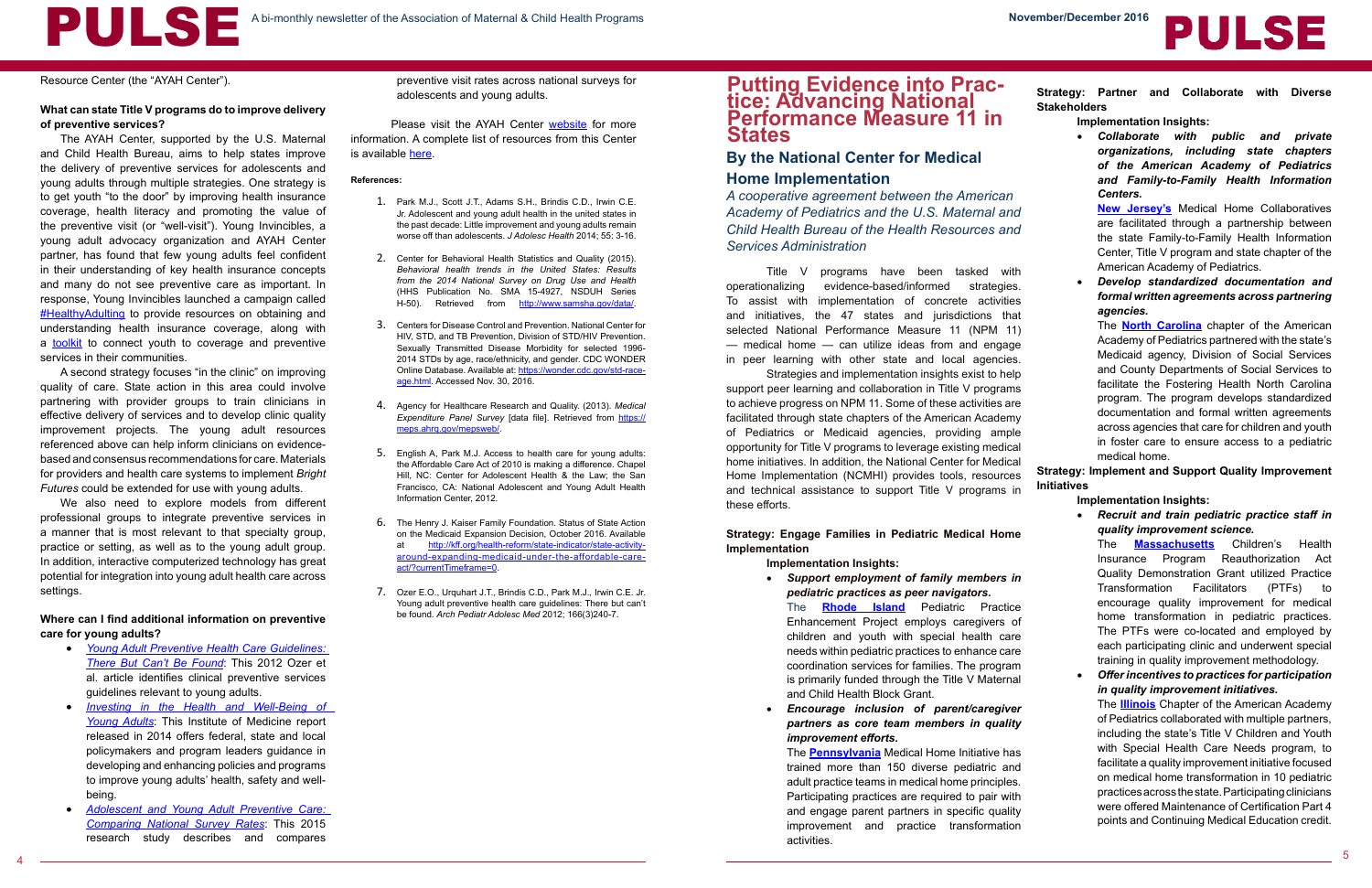# A bi-monthly newsletter of the Association of Maternal & Child Health Programs **November/December 2016**<br> **PULSE A bi-monthly newsletter of the Association of Maternal & Child Health Programs November/December 2016**



By presenting data effectivelywe can increase the number of people who actually read our data and reports. Harnessing the power of effective data reporting allows us to better communicate with peers, colleagues and clients, helping them make data-informed decisions.

At Evergreen Data, we

teach a data visualization technique that is grounded in visual processing theory. Choosing the right visualization or chart is one of the most important steps in visualizing data: When we discuss data relationships, we need to pair that with an understanding of human perception. This can reduce clutter and emphasize the most important points of data, allowing us to capture our audience's attention with impactful visuals.

To start this conversation, we go back to the landmark work of William Cleveland and Robert McGill. Cleveland, one of the pioneers of graph design, worked with McGill to build a theory about the ways of showing data that are the easiest to interpret and the most accurate. They started by developing a theory of "elementary perceptual tasks," which are the most basic visual tasks humans perform when perceiving graphs. They ran experiments to determine a hierarchy of what tasks (and graphs) we are best at decoding.

As the ranking shows, judging position is our easiest task. People are best at judging position on a common scale  $-$  such as dots on a line. Whenever possible, designershould graph data like this. My favorite graphs that u position on a common scale are dot plots and lollipop char Both are less common visuals than others because they a not Excel default charts. Although they are a little more tin consuming to make, their payoffs are worth it. If you want to learn how to make these graphs, check out Stephan Evergreen's blog posts [here](http://stephanieevergreen.com/easy-dot-plots-in-excel/) and [here.](http://stephanieevergreen.com/lollipop/)

The thing we are second best at is position different scales. When there are two graphs next to ea other, we need to make sure they both use the same scale because people will make comparisons between them.

Next come, in this order: length, direction and angle. Length is shown in bar charts. Length and direction are displayed in line charts. Angle is comes into play in charts. Cleveland and McGill ran more tests specifically between length, direction and angle, and found that er rates were much higher for angles. Pie charts produced most error.

This can be detrimental news to some pie-lovi folks. Most people I hear from have two, maybe three to Excel charts they use. Often, one of those go-to cha is a pie. Pie charts are great at showing parts of a who but they easily get cluttered, and we are bad at decoding

#### We are bad at measuring angle.

Which category is larger: Native American and Alaskan Natives or Asian? (the answer is Asian)



White alone

We are much better at measuring length. Isn't it much easier to tell which category is larger?



Below are the elementary tasks tested in Cleveland and McGill's study in hierarchical order, ranked from tasks at which we are best to those at which we are worst. Next to them are chart examples that use the associated perceptual

| Ranking | <b>Elementary Perceptual Task</b>      | <b>Associated Graphical Display</b>                                                      |  |
|---------|----------------------------------------|------------------------------------------------------------------------------------------|--|
| 1       | Position Common Scale                  | Dot Plot, Scatterplot                                                                    |  |
| 2       | Position Non-Aligned Scale             | See "second best" explanation<br>below                                                   |  |
| 3       | Lenath                                 | Bar Graph                                                                                |  |
| Δ       | Direction                              | Line Graph                                                                               |  |
| 5       | Angle                                  | Pie Chart                                                                                |  |
| 6       | Area<br>Volume<br>Curvature<br>Shading | <b>Bubble Chart</b><br>Anything 3-D (even shadows)<br>Donut Chart<br>Cross-hatch shading |  |

# **How to Create Data Visu- alizations Using Evidence-Based Practices**

**By Jennifer Lyons**

*Associate, Evergreen Data*



tasks.

Now, let's circle back to the Cleveland and McGill article, where some elementary perceptual tasks remain untested. Cleveland and McGill didn't test area, volume, curvature and shading because, based on the other experiments, they found that these elements were too hard to interpret. Back when this study was conducted in 1984, they used the ugly crosshatching technique for shading, and further research has shown crosshatching can produce optical illusions (Tufte, 2001). Luckily, nowadays we can use something much more effective:color.These basic visual tasks form the foundation of how we represent data relationships. We should always strive to graph high up on the Cleveland and McGill hierarchy to aid the interpretability of our graphs. For more resources on chart choosing, check out Stephanie Evergreen's [website and blog.](http://stephanieevergreen.com/)

Evergreen, S. (n.d.). Evergreen Data Visualization Blog. Retrieved December 09, 2016, from <http://stephanieevergreen.com/blog/>

- • [State Pages](https://medicalhomeinfo.aap.org/national-state-initiatives/Pages/National-and-State-Initiatives.aspx)
- [State at-a-glance table](https://medicalhomeinfo.aap.org/national-state-initiatives/at-a-glance-table/Pages/default.aspx)
- **[Medicaid and CHIP State Profiles](https://medicalhomeinfo.aap.org/national-state-initiatives/State-Profiles/Pages/default.aspx)**
- **Promising Practices in Pediatric Medical Home [Implementation](https://medicalhomeinfo.aap.org/practices/Pages/default.aspx)**
- • [Medicaid Managed Care: Challenges and](https://medicalhomeinfo.aap.org/national-state-initiatives/Pages/MedicaidManagedCare.aspx)  [Opportunities for Pediatric Medical Home](https://medicalhomeinfo.aap.org/national-state-initiatives/Pages/MedicaidManagedCare.aspx)  [Implementation and Children and Youth with](https://medicalhomeinfo.aap.org/national-state-initiatives/Pages/MedicaidManagedCare.aspx)  [Special Health Care Needs](https://medicalhomeinfo.aap.org/national-state-initiatives/Pages/MedicaidManagedCare.aspx)
- Shared Plan of Care: A Tool to Support Children [and Youth with Special Health Care Needs and](https://medicalhomeinfo.aap.org/tools-resources/Pages/Shared-Plan-of-Care.aspx)  **[Their Families](https://medicalhomeinfo.aap.org/tools-resources/Pages/Shared-Plan-of-Care.aspx)**

| est        | information from them. Still having a hard time giving up the |  |  |  |  |  |  |  |
|------------|---------------------------------------------------------------|--|--|--|--|--|--|--|
| ale        | pie? Check out the examples on the lower left and below:      |  |  |  |  |  |  |  |
| ers        | Pie charts can be a useful graph for the appropriate          |  |  |  |  |  |  |  |
| ıse        | data. Here are some tips on how to make pie charts effec-     |  |  |  |  |  |  |  |
| rts.       | tive.                                                         |  |  |  |  |  |  |  |
| are        | Graph fewer than three categories                             |  |  |  |  |  |  |  |
| ne-        | Viewers must be able to tell which category is larger/        |  |  |  |  |  |  |  |
| ant        | smaller without data labels                                   |  |  |  |  |  |  |  |
| nie        | Graph data from largest to smallest, clockwise                |  |  |  |  |  |  |  |
|            | around the pie                                                |  |  |  |  |  |  |  |
| on         | Directly label the slices                                     |  |  |  |  |  |  |  |
| เch        |                                                               |  |  |  |  |  |  |  |
| ale        | Women make up 15.4% of CEO positions.                         |  |  |  |  |  |  |  |
|            |                                                               |  |  |  |  |  |  |  |
| ınd<br>ion | <b>Female</b>                                                 |  |  |  |  |  |  |  |
| pie        |                                                               |  |  |  |  |  |  |  |
| ally       |                                                               |  |  |  |  |  |  |  |
| ror        |                                                               |  |  |  |  |  |  |  |
| the        | Men                                                           |  |  |  |  |  |  |  |
|            |                                                               |  |  |  |  |  |  |  |
| ing        |                                                               |  |  |  |  |  |  |  |
| -90        |                                                               |  |  |  |  |  |  |  |
| ırts       | Use non-default Microsoft colors                              |  |  |  |  |  |  |  |
| ۱e,        |                                                               |  |  |  |  |  |  |  |
| ing        | Here is an example of a great pie chart:                      |  |  |  |  |  |  |  |
|            |                                                               |  |  |  |  |  |  |  |

#### **References**

Cleveland, W. S., & McGill, R. (1984). Graphical perception: Theory, experimentation, and application to the development of graphical methods. *Journal of the American statistical association*, *79*(387), 531-554.

Evergreen, S. D. (2016). *Effective Data Visualization: The Right Chart for the Right Data*. SAGE Publications.

Evergreen, S. D. (2013). Presenting data effectively: Communicating your findings for maximum impact. SAGE Publications.

#### **Strategy: Support the Utilization of a Shared Plan of Care**

**Implementation Insights:**

- • *Create a shared plan of care template.*
- The Child Health Improvement Program in **[Vermont](https://medicalhomeinfo.aap.org/tools-resources/Pages/Shared-Plan-of-Care.aspx)** is creating a shared plan of care template which will consolidate health data as well as information on economic, environmental and social determinants of health for children and youth with special health care needs. After its creation, the electronic shared plan of care can be accessed by families and clinicians to improve care coordination and system integration.
- **Provide a common platform to house a** *shared plan of care across multiple agencies.* The **[Connecticut](https://medicalhomeinfo.aap.org/tools-resources/Pages/Shared-Plan-of-Care.aspx)** Department of Health care coordination portal houses shared plans of care for children and youth with special health care needs. These plans are accessed and used by Title V-funded care coordinators to enhance care for patients and families.

#### **Resources and Tools for Title V Programs**

Want to learn more about state medical home implementation initiatives aligned with National Performance Measure 11? View the following National Center for Medical Home Implementation resources: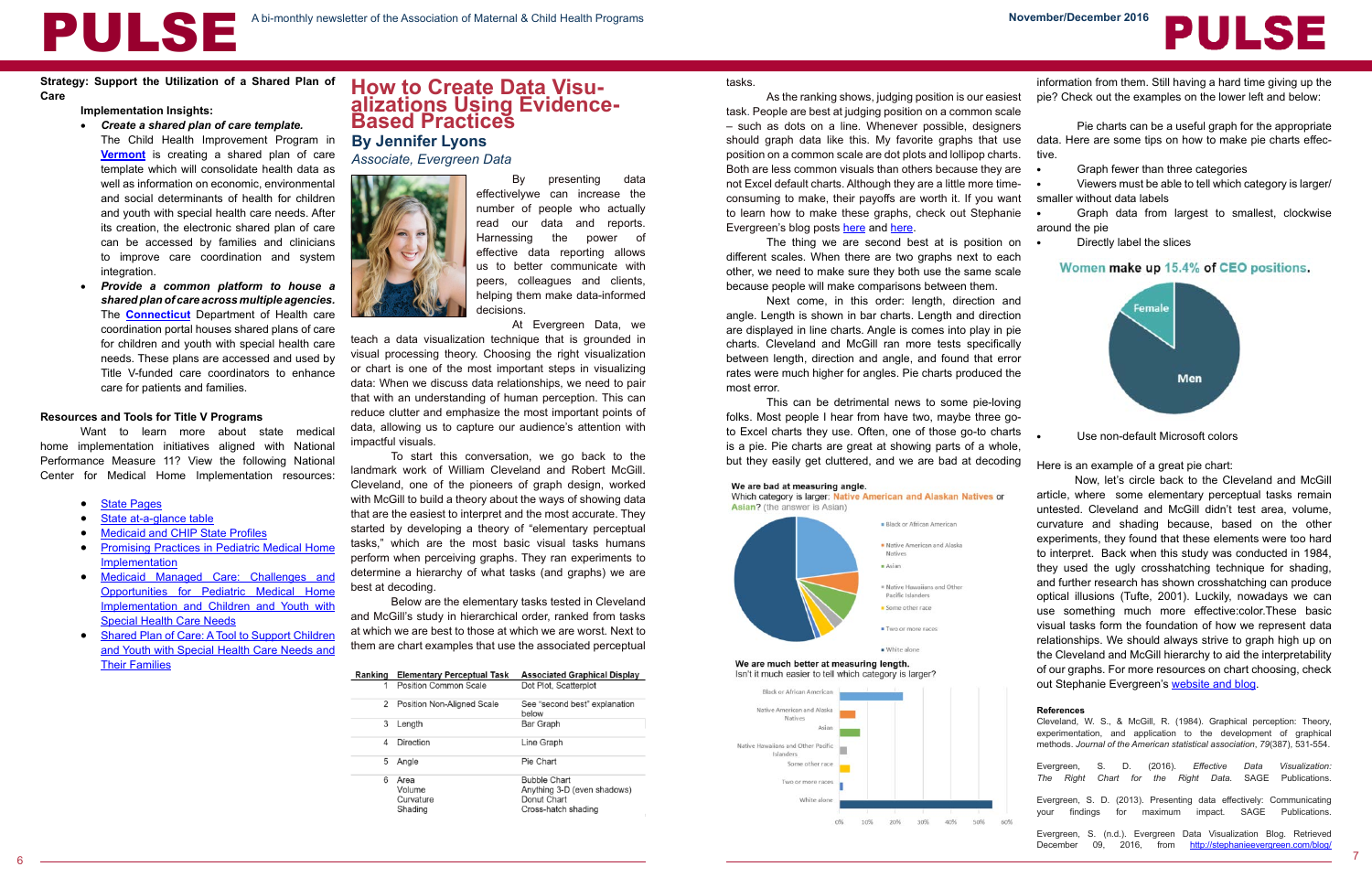The election results of Nov. 8, 2016, are creating massive shifts in the policy landscape in our nation's capital. While much of the future is uncertain, AMCHP's policy team has begun to outline anticipated opportunities and challenges for maternal and child health policy in the coming year. As always, we've approached our analysis preserving our commitment to non-partisanship.

While several unknown factors remain and substantial details are needed to inform our messaging and strategies, we convened an all-member teleconference on Nov. 30 to begin a dialogue and share analysis of potential scenarios affecting 1) budget impact on MCH programs, 2) the future of health reform and 3) the future of Medicaid and CHIP.

Health Center program funding. Finally, on the Medicaid front, both the presidentelect and congressional leaders have expressed enthusiasm for reforms that allow states to choose either a block grant or per capita cap. Clearly, there are major

In short, on the budget front we expect continued pressure for deficit reduction focused on the non-defense discretionary portion of the budget that includes the Title V MCH Block Grant and most other public health programs. On health reform, the president-elect and Congressional leaders continue to place repeal of the Affordable Care Act as one of their top priorities when the new Congress convenes in January. Much less clear are the expected timing and content of a replacement bill and the length of the transition period between repeal and replace.

As always, your feedback and suggestions to guide AMCHP are welcome at **bewig@amchp.org**.

Regarding CHIP: To date there have been few indications about its future, although Congress must act by Sept. 30 to extend this critical program, along with the Maternal, Infant and Early Childhood Home Visiting Program (MIECHV); the Personal Responsibility Education Program; the Family to Family Health Information Centers program; and the mandatory portion of the Community



# **A View From Washington**

### **By Brent Ewig**

*Director - Public Policy & Government Affairs, AMCHP* 





- 
- nt. The<br>D/DD<br>alists ssing about nt SS
- 
- 
- 
- 
- 
- 

implications regarding Medicaid for maternal and child health populations, including children with special health care needs. We expect to be following this debate closely and sharing updates and analysis — although unlike advocacy for the MCH Block Grant, AMCHP's options to engage with policymakers on divisive issues will probably be limited.

On the membership teleconference we heard from AMCHP CEO Lori Freeman and Board President Eileen Forlenza. They set the tone for us to move forward while grounded in our mission and vision. We also previewed our 100-Day Agenda, which is being shared now with transition officials in the Trump administration.

# **Implementing Evidence-Informed Strategies in Shared Resources, Family Navigation & Telehealth: Snapshots from the New State ASD/DD Grantees**

#### **By Cori Floyd**

*Program Analyst - CYSHCN, AMCHP*



As one part of its implementation of the Autism Collaboration, Accountability, Research, Education and Support (CARES) Act, the Maternal and Child Health Bureau of the U.S. Health Resources and Services Administration (HRSA) provides funding to states to improve access to care through referrals, timely diagnosis and feedback,

and entry into high-quality, coordinated care across systems for children with autism spectrum disorder and other developmental disabilities (ASD/DD).1

In September 2016, HRSA awarded funds to four states – Delaware, Rhode Island, Washington and Wisconsin – to improve state-level systems of services to integrate care for children and youth with ASD/DD, with a special emphasis on improving care for children and youth with ASD/DD in medically underserved populations. Each state will implement three innovative, evidence-informed models: Shared Resource, Telemedicine/Telehealth and Family Navigation (see Table 1). Implementation of these

three models is a unique focus for this round of state grants, and supports the need to address barriers to evidencebased interventions.

|                                                       | <b>Table 1: Evidence-Informed Models</b>                                                                                                                                                                                                                                                                                                                                                                                                                                                                                                                                                                                                                                                                       |  |  |
|-------------------------------------------------------|----------------------------------------------------------------------------------------------------------------------------------------------------------------------------------------------------------------------------------------------------------------------------------------------------------------------------------------------------------------------------------------------------------------------------------------------------------------------------------------------------------------------------------------------------------------------------------------------------------------------------------------------------------------------------------------------------------------|--|--|
| Evidence-<br><b>Based/Informed</b><br><b>Practice</b> | <b>Description</b><br>(See HRSA FOA here)                                                                                                                                                                                                                                                                                                                                                                                                                                                                                                                                                                                                                                                                      |  |  |
| <b>Shared Resource</b>                                | A shared resource can support care coordination and case management. Th<br>shared resource can improve management of care for children with ASD/DD<br>and improve communication and coordination between providers, specialists<br>and community resources.                                                                                                                                                                                                                                                                                                                                                                                                                                                    |  |  |
| <b>Family Navigator</b>                               | Family Navigators guide families through and around barriers in the<br>healthcare system to assist them in overcoming obstacles faced in accessing<br>or receiving care. Family Navigator models will assist in: reducing delays in<br>accessing the continuum of care services; choosing, understanding, and<br>using health coverage, health providers and services; making decisions abor<br>treatment; providing care management; and receiving culturally and<br>linguistically competent care.                                                                                                                                                                                                           |  |  |
| Telemedicine/<br><b>Telehealth</b>                    | Telemedicine is the use of electronic communications and information<br>technologies to provide clinical services when participants are at different<br>locations. Telehealth is a broader application of technologies to distance<br>education, consumer outreach and other applications using electronic<br>communications and information technologies to support health care<br>services. Mobile Health (mHealth) is a form of telemedicine using wireless<br>devices and cell phone technologies. Activities can facilitate ASD/DD<br>diagnosis and treatment; increase access to medical and non-medical<br>ASD/DD providers; and facilitate cross-system coordination, integration and<br>data sharing. |  |  |

Below is a snapshot of how each grantee plans to implement the three evidence-based/informed practices.

#### **Delaware – University of Delaware:**

- • *Shared Resource*: The University of Delaware will create a shared resource center called the "Autism Care Team" (ACT) that will be housed in Autism DE. ACT will be the hub for family navigation and case management services targeting primary care practices, early childhood providers and families of children at-risk for or diagnosed with ASD. The development, refinement and coordination of services provided by the ACT will be directly informed by families to ensure that it not only provides effective care coordination but also empowers families and supports their needs.
- **Family Navigator: In addition to establishing the** ACT, Autism DE will implement the *Promotoras de Salud* model and identify a full-time, bilingual, Spanish-speaking Family Navigator to support more communities. They will also expand parent trainings and develop protocols for Family Navigators and care coordination depending on the level of family need.
- Telemedicine/Telehealth: Pilot sites will be selected to offer services (e.g., evaluation and family navigation) through telemedicine and telehealth based on Delaware-specific systems. Based on the pilot results, materials and enhanced trainings will be disseminated to providers and families statewide.

#### **Rhode Island – The Autism Project (TAP):**

• *Shared Resource*: TAP will leverage its position

- as Rhode Island's family resource center to increase care coordination for children and youth at risk for ASD/DD and their families. TAP aims to strengthen its partnership with the state Department of Health (DOH) *Screening to Succeed* program. This will allow for continued information sharing by all key stakeholders on resources and programs in Rhode Island serving at-risk populations and others in need of early intervention and support.
- • *Family Navigator*: TAP has extensive experience around family navigation and will hire six navigators to support families, teachers and community members. In addition, TAP aims to strengthen relationships between family navigators, clinics and other community organizations by encouraging these navigators to conduct outreach efforts and trainings and to disseminate resources for clinics and other community organizations in their target communities. The navigators will use faceto-face strategies and mHealth/telehealth technologies to reach these communities regularly.
- • *Telemedicine/Telehealth:* Rhode Island's team will partner with the DOH/Title V agency on its new medical home portal to expand and populate local early identification/ASD resources for families and providers' use. Additionally, live and archived online training will be available to families and providers via tablet, cell phones and laptops. These trainings will highlight the importance of early detection and diagnosis of ASD and the services available to children with ASD/DD before and after 37 months of age. As mentioned, family navigators will use mHealth technologies to communicate with other navigators, families and community organizations.

#### **Washington – State Department of Health:**

• *Shared Resource*: The Autism Spectrum Disorders and Other Developmental Disabilities Project (AS3D) will partner with the University of Washington Medical Home Partnership Project to use the Community Asset Mapping (CAM) model to identify two community teams each project year. These teams will focus on improving developmental and ASD screening and increasing referral rates through community shared resources. AS3D will develop or enhance electronic resource databases and in-person/ telehealth-based communication platforms,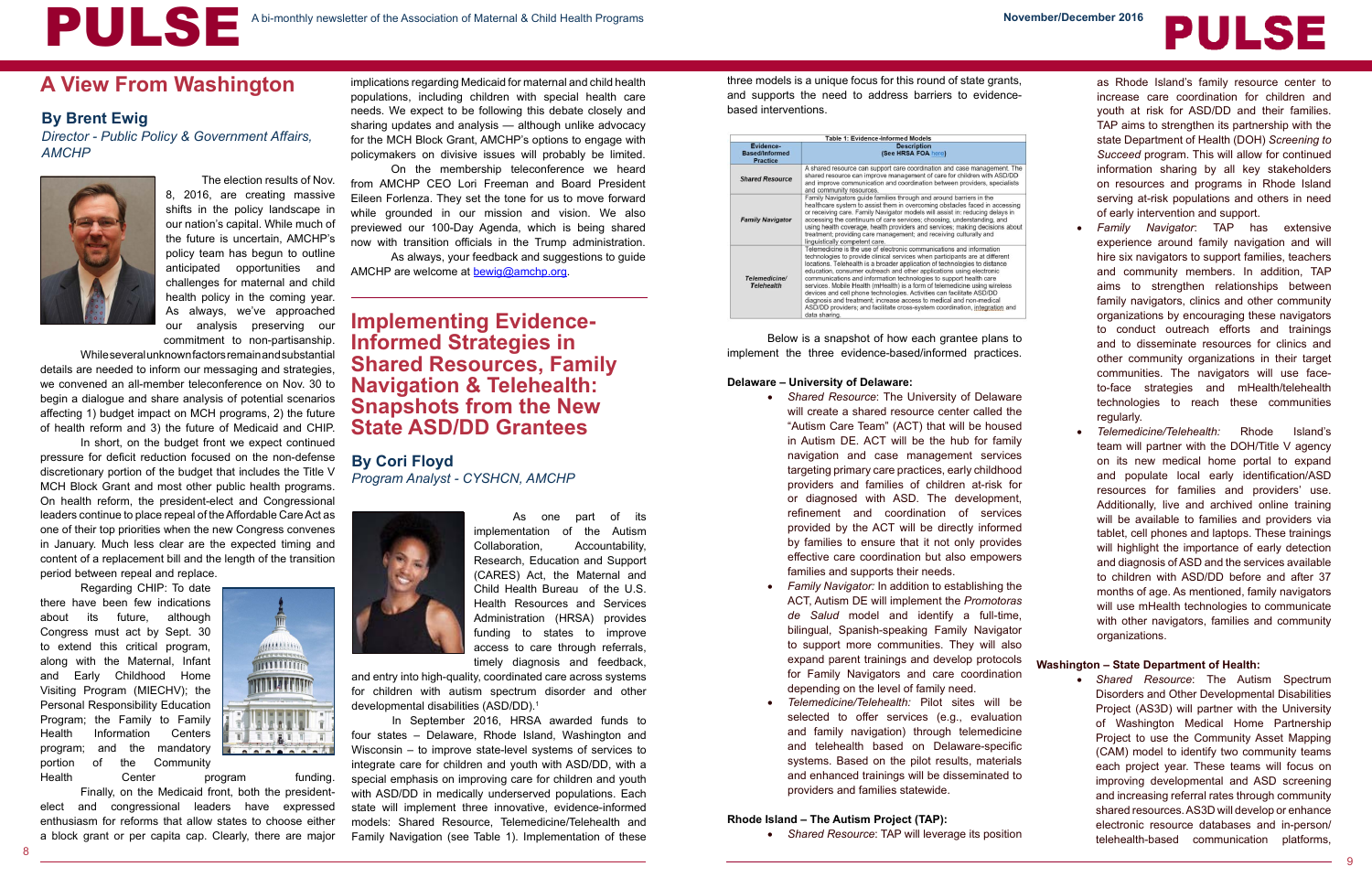such as the statewide Children with Special Health Care Needs (CSHCN) Communication Network. AS3D will collaborate with the CSHCN D-70 grant's statewide shared resource for CSHCN – WithinReach – to include ASD/DD resources and improve awareness.

**PULSE** 

- **Family Navigator: AS3D will enhance training** for families around shared decision-making, strengthen the referral network and technical assistance available for existing providers of family navigation services and ultimately expand these services for all families statewide. The state Department of Health will contract with the Washington Autism Alliance & Advocacy, Northwest Autism Center and Open Doors for Multicultural Families to create and conduct training modules and provide followup technical assistance to organizations and individuals within each region of the state that provide family navigation services. In-person and telehealth trainings will focus on topics such as cultural/linguistic competency, assisting families, implementing models and referring families.
- Telemedicine/Telehealth: AS3D will create a statewide telehealth capacity assessment and subsequent strategic plan to maximize existing infrastructure for ASD/DD screening, diagnosis/ evaluation and accessing intervention services. Additionally, AS3D will facilitate trainings around how to use and bill for telehealth to a variety of stakeholders including: primary care providers, neurodevelopmental centers, Centers of Excellence, Applied Behavior Analysis providers, family navigators and CAM communities. Trainings will be conducted using telehealth technology to ensure maximum availability and participation.

**Shared Resource/Family Navigator/Telehealth:** The Wisconsin Care Integration Initiative's (WICII) approach will pilot system changes promoting care integration based on family engagement in communities at risk. WICII aims to lower the age of diagnosis and enrollment in services by developing and testing the three evidence-informed strategies in two selected Engaged Community Quality Improvement Project (ECQuIP) sites, disseminating results and determining how to spread and sustain successful strategies. WICII will support the ECQuIP sites by providing training and

#### **Wisconsin – Waisman Center:**

technical assistance utilizing telehealth/ telemedicine strategies with diagnostic experts, family navigators and outreach resources to increase the diagnostic and service capacity of communities. Project findings will be incorporated into the Wisconsin Act Early State Plan.

To enhance peer learning and sharing, this cohort will participate in a "Community of Learners" that serves as a mechanism to share best practices, lessons learned and strategies in a collaborative space. AMCHP's State Public Health Autism Resource Center (SPHARC) is facilitating the Community of Learners to enhance coordination and technical assistance between national partners, faculty experts and the grantee cohort. (See Graphic 1.) This cohort's accomplishments over the next three years can help pave the way for other states to replicate these practices. SPHARC, the state grantees and national partners will work together to share their journey with the larger public health community to continue expanding the use of effective evidence-based/informed practices.

Learn more about the state autism grantees' work at: www.amchp.org/SPHARC and http://mchb.hrsa.gov/ maternal-child-health-initiatives/autism.

#### **References**

1. http://mchb.hrsa.gov/maternal-child-health-initiatives/autism

# **Data and Trends**

**By Jennifer Farfalla** *Senior Epidemiologist, AMCHP*



# **What Were AMCHP Members' Experiences with Evidence**based Practices and Evidence-based Strategy Measures (ESM) in 2015?



■ Strongly Agree ■ Agree ■ Neither Agree nor Disagree

I have used information from an AMCHP technical assistance activity to inform my state's ESM development.

My ability to contribute to selection of appropriate ESMs for my state action plan has increased.

My knowledge of evidence-based and evidenceinformed strategy measures (ESMs) development has increased.

My awareness of technical assistance available for evidence-based and evidence-informed strategy measures (ESMs) development has increased.



of respondents increased their knowledge of evidence-based MCH programs, policies and practices in the past year.



**AMCHP Member Assessment** 

statements around the evidence base for MCH. Over the past year...

 $n = 143$ 

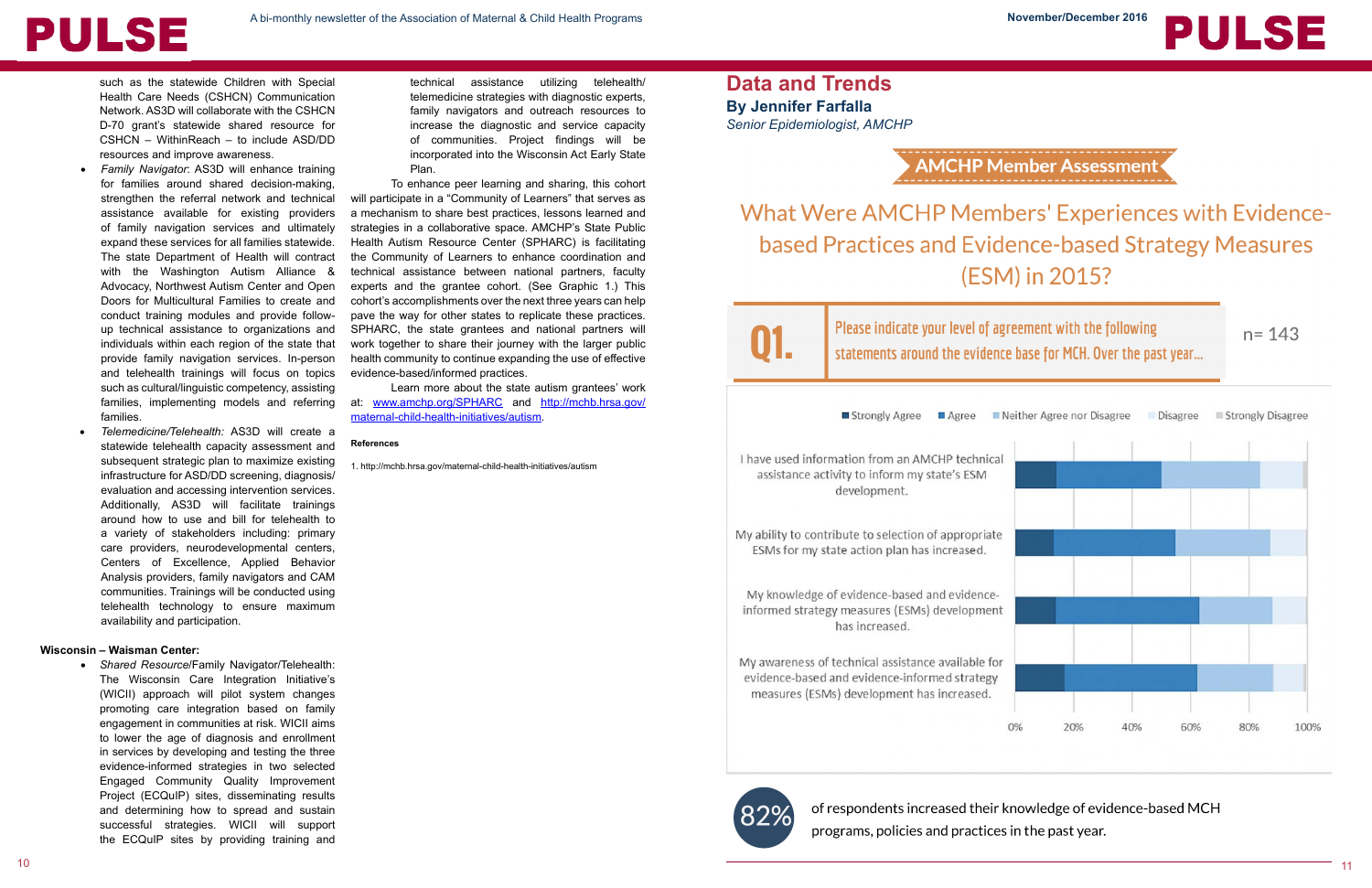| ıе. | <b>Calendar</b> |  |  |
|-----|-----------------|--|--|
| in  |                 |  |  |

Kaleidoscope 2017 Nursing Conference Feb. 27-28, 2017 Galveston, Texas The purpose of this announcement is to encourage research to improve self-management and quality of life in children and adolescents with chronic conditions. For more information, [click here](http://grants.nih.gov/grants/guide/pa-files/PA-14-029.html) (R01) or [here](http://grants.nih.gov/grants/guide/pa-files/PA-14-030.html) (R21).

[AMCHP 2017 Annual Conference](http://www.amchp.org/Calendar/Conferences/amchp-conference/Pages/default.aspx) March 4-7, 2017 Kansas City, Mo.

> National Health Policy Conference Jan. 30-31, 2017 Washington, D.C.

25th Anniversary Congress on Women's Health Apr. 28-30, 2017 Washington, D.C.

30th Annual Research and Policy Conference on Child, Adolescent and Young Adult Behavioral Health March 5-8, 2017 Tampa, Fla.

2017 Quality and Safety in Children's Health Conference March 19-24, 2017

Orlando, Fla.

2017 Children's Environmental Health Translational Research Conference: New Challenges Apr. 5-7, 2017 Arlington, Va.

Preparedness Summit Apr. 25-28, 2017 Atlanta, Ga.

# **Get Involved**

#### **Don't Miss Out on Saving for AMCHP 2017!**

Registration is open for the [2017 AMCHP Annual Conference](https://www.eventscribe.com/2017/AMCHP/aaStatic.asp?SFP=RlhRRlpQWkZAMzAw)  — the perfect opportunity to connect and network with more than 800 public health officials who share an interest in maternal and child health. [Register](https://www.eventscribe.com/2017/AMCHP/aaStatic.asp?SFP=Wk1ITFdXSEhAMzAx) by **Jan. 26** to receive an early bird discount! For additional information, please contact Emma Hoover at [ehoover@conferencemanagers.](mailto:ehoover@conferencemanagers.com) [com.](mailto:ehoover@conferencemanagers.com) We look forward to seeing you in Kansas City, Mo., on March 4-7.

#### **Don't Miss the Next Webinar Installments on Issues Involving Developmental Disabilities**

The University of Southern California University Center for Excellence in Developmental Disabilities at Children's Hospital Los Angeles hosts monthly webinars to educate and explore current issues affecting people with developmental disabilities and their families. The next installment is listed below:

The Academy of Women's Health is accepting [abstracts](http://www.academyofwomenshealth.org/abstract-submission) for the 25<sup>th</sup> Anniversary Congress on Women's Health. Abstracts should reflect current and emerging issues in women's health and sex differences including basic, clinical, translational, behavioral, epidemiologic, disparities and health services research. Submissions focused on innovations in education and career development for health researchers are also welcomed. All submissions must be received by **Jan. 15**.

• [Mental Health Services in Schools for Students with](http://www.uscucedd.org/upcoming-events)  [Intellectual/Developmental Disabilities](http://www.uscucedd.org/upcoming-events) will be held on **Jan. 26 from 10:00-11:00 a.m. PT**. The webinar will discuss what services are available in schools, strategies for developing an individualized education program and how to be an effective advocate for the students.

> The Health Resources and Services Administration is soliciting applications for the MCH Adolescent and Young Adult Health Research Network. The purpose of this cooperative agreement opportunity is to support the creation and/ or maintenance of a transdisciplinary, multisite research network that will accelerate the translation of developmental science into MCH practice, promote scientific collaboration and develop additional research capacity in the fields of adolescent and young adult health. One institution serves as the primary awardee and oversees and facilitates all Network activities. For more information, [click here.](http://www.grants.gov/web/grants/view-opportunity.html?oppId=289855)

#### **Learn How to Improve Worksite Support for Breastfeeding Mothers**

The Center for Public Health Continuing Education and the University of Albany School of Public Health will host two [webinars](http://www.informz.net/ualbany-sph/event.asp?eid=2150B9F4-69CB-492A-B044-A56987C1B0BF&uid=338223930&minst=2110760) in the Prevention Agenda Webinar Series on improving worksite breastfeeding for mothers. The first webinar, on Dec. 15 from 12:00-1:30 p.m. ET, focused on assisting and empowering mothers. The second webinar, on **Jan. 12 from 12:00-1:30 p.m. ET**, will provide insight on how to engage and assist employers.

#### **HomVEE Releases Call for Studies**

On behalf of the U.S. Department of Health and Human Services, Mathematica Policy Research is seeking studies for the Home Visiting Evidence of Effectiveness (HomVEE) review of the evidence base for home visiting programs. The studies will be used to help inform policy, new initiatives and program direction at the federal level. The call for studies aims to identify studies that the HomVEE team has not previously reviewed, including unpublished manuscripts, conference papers and new publications that are not in databases searched for review. The deadline for submissions This funding opportunity from the National Institutes of Health seeks applications that propose basic and/or translational research studies regarding the developing neurovascular unit, perinatal stroke injury/repair response, and/or stroke related etiologies and risk factors are requested. Applications that address research vascular, hemostatic, hematopoietic and/or immune cell activities in the developing brain are preferred. The intent is to stimulate research that will identify therapeutic targets in perinatal stroke. For more information, [click here.](http://grants.nih.gov/grants/guide/rfa-files/RFA-HL-18-002.html)

#### is **Jan. 4**.

#### **Submit an Abstract on Women's Health**

#### **Enhance Your Understanding of Adverse Childhood Experiences**

Futures Without Violence is offering a free [online course](http://endabuse.networkofcare4elearning.org/OnlineCourseDetail.aspx?pId=90010) on Adverse Childhood Experiences (ACEs). The course will describe predictable effects of ACEs on children's physical, mental and behavioral health. Strategies for a trauma-informed care approach in the pediatric setting are discussed, as well as the impact of ACEs on parenting.

> 2017 Council of State and Territorial Epidemiologists Annual Conference June 4-8, 2017 Boise, Idaho 2017 Quality Rating Improvement System National Meeting June 27-29, 2017 Dallas, Texas This funding opportunity from the Health Resources and Services Administration is for the Health Center Program's Service Area Competition. The Health Center Program supports patient-directed public and private nonprofit organizations that provide primary and preventive health care services to the nation's medically underserved. The purpose of this opportunity is to ensure continued access to comprehensive, culturally competent, quality primary health care services for communities and vulnerable populations currently served by the Health Center Program. For more information, [click here](http://www.grants.gov/web/grants/view-opportunity.html?oppId=289854).



# **Funding Opportunities**

#### **The MCH Adolescent and Young Adult Health Research Network**

Deadline: *Jan. 6, 2017*

#### **Reducing Health Disparities Among Minority and Underserved Children**

#### Deadline: *Jan. 7, 2017*

This initiative encourages research to reduce health disparities among children. Targeted areas of research include biobehavioral studies that incorporate multiple factors that influence child health disparities, including biological, lifestyle, environmental, social, economic, institutional, cultural and family; studies that target the specific health promotion needs of children with a known health condition and/or dis-

ability; and studies that test and evaluate the comparative effectiveness of health promotion interventions conducted traditional and nontraditional settings. For more information, [click here](http://grants.nih.gov/grants/guide/pa-files/PA-14-033.html) (R01) or [here](http://grants.nih.gov/grants/guide/pa-files/PA-14-034.html) (R21).

#### **Chronic Illness Self-Management in Children and Adolescents**

#### Deadline: *Jan. 7, 2017*

#### **Perinatal Stroke**

#### Deadline: *Jan. 7, 2017 (Letter of Intent)*

#### **Service Area Competition, Additional Areas: Honolulu, Hawaii; College Station, Texas; and Rock Springs, Wyoming**

#### Deadline: *Jan. 9, 2017*